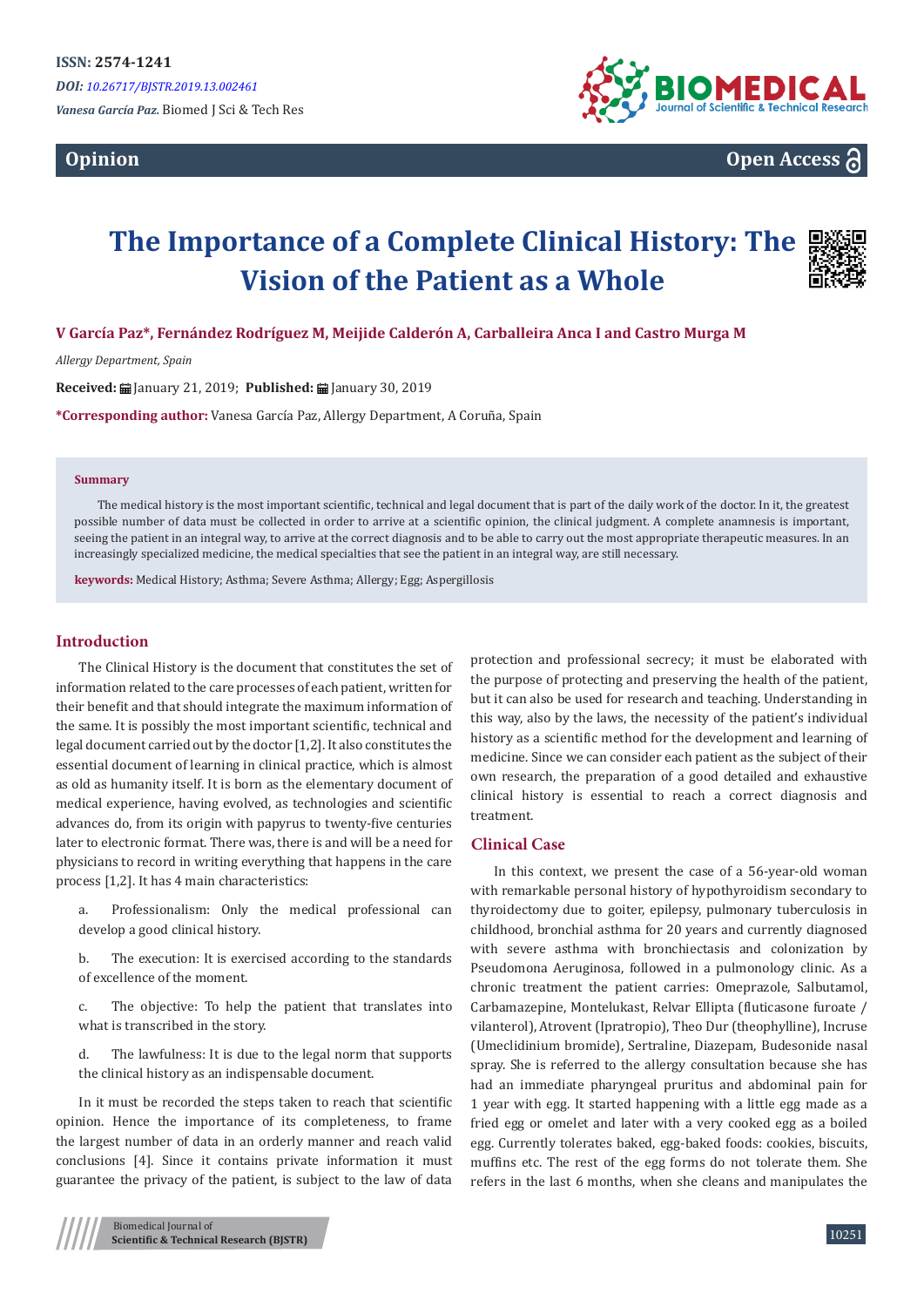raw chicken meat to cook it, she immediately presents cutaneous injuries, welts, in her hands which disappear when she washes them, in half an hour-1 hour, she does not wear gloves. It does not associate other symptoms. She tolerates cooked chicken ingestion.

Due to the low frequency of food allergy to eggs as an adult debut, we consider the possibility that there is an atopic background in this patient that can explain their allergic pathology. Thus, a complete allergological anamnesis is performed. It presents persistent nasal and ocular symptoms such as nasal congestion, rhinorrhea, sneezing, ocular pruritus, at any time of the year without improvement in summer. She uses antihistamine and nasal budesonide on demand. She refers to night sweating that has soaked the bed for about 1 year, weight loss of 6 kg in the last 6 months and worsening of his bronchial pathology with more dyspnoea and recurrent respiratory infection income. We ask about the habitat, he lives in an urban area, in an apartment with fish, a dog and a canary, there is no humidity in this house.

Insisting on the existence of birds, she says that there were always birds in his house, parakeets and that he had a parrot. I check in her electronic medical history a positive sputum culture for the summer of 2017 for Penicillium fungus. On physical examination the skin is normal, pulmonary auscultation: diminished vesicular murmur and anterior rhinoscopy congestive mucosa with mild watery rhinorrhea. Weight 47 kilograms. We suspect that she is an atopic patient diagnosed with asthma approximately 20 years ago and she associates symptoms of rhino conjunctivitis. She was never studied whether the cause of asthma was allergic or not and now she has symptoms of food allergy to egg. If we try to see the patient in an integral way, without separating her respiratory pathology from her food allergy symptoms, we can see a common link in all those symptoms that a priori seem to have nothing in common. To begin with, we suspect a bird-egg syndrome and we also try to explain the worsening of its respiratory pathology in recent times. The complementary explorations were done and are detailed in the following Table 1.

**Table 1:** The complementary explorations.

| The complementary explorations                                                                                                        |                                                                                                                                                                                                                                                                                                                                                                                                                                                                                                                                                                                                                                                                                                                                                                                     |
|---------------------------------------------------------------------------------------------------------------------------------------|-------------------------------------------------------------------------------------------------------------------------------------------------------------------------------------------------------------------------------------------------------------------------------------------------------------------------------------------------------------------------------------------------------------------------------------------------------------------------------------------------------------------------------------------------------------------------------------------------------------------------------------------------------------------------------------------------------------------------------------------------------------------------------------|
| Prick test prick test with habitual<br>inhalants from our environment:                                                                | Positive Aspergillus Fumigatus and Alternaria alternata.                                                                                                                                                                                                                                                                                                                                                                                                                                                                                                                                                                                                                                                                                                                            |
|                                                                                                                                       | Negative dust mites, grass pollen, trees, cat, dog and panallergens profilin, polcalcine and LTP (lipid transport<br>protein).                                                                                                                                                                                                                                                                                                                                                                                                                                                                                                                                                                                                                                                      |
| Prick test with egg and egg<br>proteins:                                                                                              | Positive whole egg, egg white, yolk, ovalbumin                                                                                                                                                                                                                                                                                                                                                                                                                                                                                                                                                                                                                                                                                                                                      |
|                                                                                                                                       | Negative Ovomucoid                                                                                                                                                                                                                                                                                                                                                                                                                                                                                                                                                                                                                                                                                                                                                                  |
| Prick test with commercial extract<br>chicken, chicken feathers, feathers<br>mix:                                                     | Positive feathers mix, chicken feathers.                                                                                                                                                                                                                                                                                                                                                                                                                                                                                                                                                                                                                                                                                                                                            |
|                                                                                                                                       | Negative chicken.                                                                                                                                                                                                                                                                                                                                                                                                                                                                                                                                                                                                                                                                                                                                                                   |
| Prick by prick with raw chicken<br>meat and cooked chicken meat.                                                                      | Positive raw chicken meat                                                                                                                                                                                                                                                                                                                                                                                                                                                                                                                                                                                                                                                                                                                                                           |
| <b>ESPRINT Questionary</b>                                                                                                            | 4.14 points moderate-severe rhinoconjunctivitis)                                                                                                                                                                                                                                                                                                                                                                                                                                                                                                                                                                                                                                                                                                                                    |
| ACT (Asthma Control Test)                                                                                                             | 5 points                                                                                                                                                                                                                                                                                                                                                                                                                                                                                                                                                                                                                                                                                                                                                                            |
| Forced Basal Spirometry (Spi-<br>rometer Datospir 600 Touch tool,<br>software from SILBEMED e-20<br>Roselló, 08026 Barcelona, Spain). | FVC 59%, FEV1 35%, FEV1/FVC 57%. Bronchodilation not significant                                                                                                                                                                                                                                                                                                                                                                                                                                                                                                                                                                                                                                                                                                                    |
| September 2018 sputum culture                                                                                                         | Pseudomonas aeruginosa (1) sensitive to ceftacidime, colistin, piperacillin-tazobactam and tobramicyn; resistan to<br>ciprofloxacin                                                                                                                                                                                                                                                                                                                                                                                                                                                                                                                                                                                                                                                 |
| October 2018 sputum culture                                                                                                           | aspergillus fumigatus y aspergillus niger                                                                                                                                                                                                                                                                                                                                                                                                                                                                                                                                                                                                                                                                                                                                           |
| August 2018 Blood Test                                                                                                                | *IGE Total*: Ig E Total 416.00 kU/L (1.3 - 165.0) *Allergens*: d1 D. pteronyssinus 0.16 kU/L, d71 Lep. destructor<br>0.01 kU/L, e85 chicken feathers 1.00 kU/L, f245 whole egg 2.47 kU/L, f1 egg White 2.27 kU/L, f75 egg yolk 1.20<br>kU/L, f232 Ovalbumin 0.15 kU/L, f233 Ovomucoid 0.28 kU/L, d202 Der p 1 0.01 kU/L, d203 Der p 2 0.07 kU/L,<br>m229 rAlt a 1 Alternaria alternata(recomb.) <0.01 kU/L, f83 chicken meat 0.50 kU/L, IgE: m218: rAsp f 1 Aspergil-<br>lus f.(recomb.) 8.91 Pos.Alto:Clase 3 IgE: m219: rAsp f 2 Aspergillus f.(recomb.) 0.51 Pos. Bajo: Clase 1 IgE: m220:<br>rAsp f 3 Aspergillus f.(recomb.) 33.8 IgE: m221: rAsp f 4 Aspergillus f.(recomb.) 6.44 Pos. Alto: Clase 3 IgE: m222:<br>rAsp f 6 Aspergillus f.(recomb.) 3 Pos. Moderado: Clase 2. |
| September 2018 Blood Test                                                                                                             | * Total IGE *: Ig E Total 607.00 kU / L (1.3 - 165.0) * Allergens *: m1 Penicillium notatum 5.44 kU / L, Precipi-<br>tins:p949 Aspergillus fumigatus POSITIVE Method: Immuno double diffusion (Ouchterlony technique). IgE: f323:<br>Conalbumin0.1 Negative: Class 0 IgE: k208: Lysozyme 1.31 Moderate Pos .: Class 2, Precipitins: p950 Aspergillus<br>niger NEGATIVE                                                                                                                                                                                                                                                                                                                                                                                                              |

10252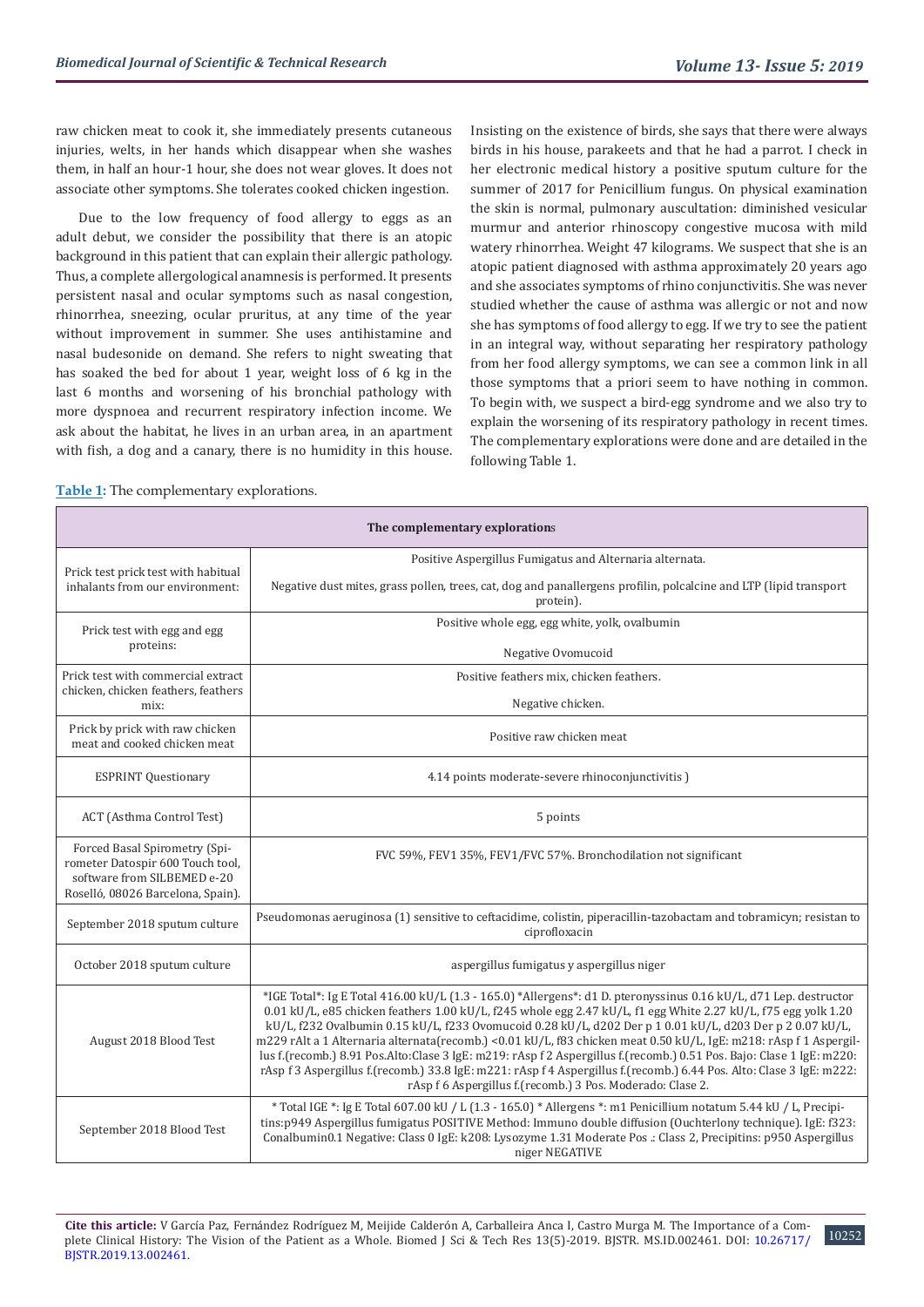| October 2018 Computed Tomog-<br>raphy Scan of the Chest | - Central and peripheral bronchiectasis of diffuse distribution in all lobes, with thickened walls.                                                               |
|---------------------------------------------------------|-------------------------------------------------------------------------------------------------------------------------------------------------------------------|
|                                                         | -Pulmonary millimeter nodules of tree distribution in bud, predominantly in the right lower lobe.                                                                 |
|                                                         | - Subsegmental atelectasis in the anterior segment of the lower lobe of the right lung.                                                                           |
|                                                         | - Mosaic perfusion lung pattern in relation to the presence of areas with air trapping.                                                                           |
|                                                         | - Loss of volume of the upper lobe of the left lung, with lesions of fibrocicatric aspect.                                                                        |
|                                                         | - Multiple nodules / calcified lung masses, probably related to granulomas. Incidentally, splenic granulomas are<br>also visualized.                              |
|                                                         | - Multiple mediastinal adenopathies, bilateral pulmonary hilar and intra and retroperitoneal calcified.                                                           |
|                                                         | CONCLUSIONS Findings compatible with the clinical suspicion of allergic bronchopulmonary aspergillosis. Find-<br>ings suggestive of remote granulomatous process. |
| <b>ISAC Test</b>                                        | <b>POSITIVE GALD5</b>                                                                                                                                             |

## **Discussion**

The results of the tests performed on the patient confirm persistent moderate-severe rhino conjunctivitis and severe bronchial asthma with bronchiectasis. In addition, the clinical history and studies conducted lead to a bird-egg syndrome [5,6]: Diagnosed of asthma for about 20 years, in the context of respiratory allergy to feathers of the birds that she had as pets. In the evolution of their basic allergic pathology, food allergy to eggs, contact urticaria to raw chicken [7] and ABPA (Allergic Bronchopulmonary Aspergillosis) have appeared [8,9]. It meets criteria for ABPA (diagnosis of asthma, positive IgE for Aspergillus, elevation of total IgE, serum precipitins against Aspergillus, bronchiectasis) which aggravates its bronchial respiratory pathology [10,11]. The diagnosis of this patient would not have been possible without a detailed anamnesis and looking for a common origin in all the symptoms and signs of the patient. It is possible that, if a correct diagnosis of asthma had been made from the beginning, of an allergic cause, with elimination of the house birds in addition to the medical treatment of asthma with inhaled bronchodilators and corticosteroids, the evolution of the patient would have been different. In these times in which modern medicine is so specialized and parceled, it is necessary to remember the need to see the patient as a whole in order to arrive at more precise diagnoses. We can say that, the specialties that see the patient in an integral way, still have a place.

#### **Conclusion**

With the birth of the Clinical History, the elementary document of medical experience is born, which also represents the fundamental document of medical knowledge. In an increasingly specialized and parceled medicine, integrative specialties, such as Allergology in this case, are necessary, since it is characterized as a multidisciplinary specialty, which shares fields of knowledge with other specialties with which it maintains close contact (Pulmonology, Internal Medicine, Pediatrics, Dermatology, Immunology, Digestive Medicine, Otorhinolaryngology, Ophthalmology), but unlike some of them, it does not focus on a single organ, apparatus or system, but considers the patient as a whole. The specialist allergist acts with an integrating perspective of all these pathologies with a common mechanism, which allows him to be unique in the comprehensive evaluation of the allergic patient. Although in today's medicine we have reached a great complexity in documents and complementary tests, the record of our observation of the patient continues being the method that turns our art into science. The authors declare that we have no conflicts of interest

#### **References**

- 1. Law 41/2002, of November 14, basic regulatory of the autonomy of the patient and of rights and obligations in matter of information and clinical documentation.
- 2. Galán Cáceres, Juan Calixto (2014) Medicine and legal responsibility. Medicine and Law, two worlds in convergence (1st edn).
- 3. Fombella Posada MJ, Cereijo Quinteiro MJ (2012) History of the clinical history. Galicia Clin 73(1): 21-26.
- 4. Guzmán F (1999) The clinical history: Fundamental element of the medical act. Colombian Journal of Plastic Surgery 5: 115-25.
- 5. Inomata N, Kawano K, Aihara M (2018) Bird-egg syndrome induced by α-livetin sensitization in a budgerigar keeper: Successful induction of tolerance by avoiding exposure to avians. Allergol Int. S1323-8930(18): 30160-30166.
- 6. Gomez Torrijos E, Garcia Rodriguez C, Rodriguez J (2015) Occupational asthma and eosinophilic esophagitis in a patient with egg-bird syndrome. J Investig Allergol Clin Immunol 25(1): 61-2.
- 7. Berbegal L, DeLeon FJ, González I (2017) Protein contact dermatitis caused by chicken meat in bird-egg syndrome. Contact Dermatitis 77(4): 253-254.
- 8. Hemmer W, Klug C, Swoboda I (2016) Update on the bird-egg syndrome and genuine poul-try meat allergy. Allergo J Int 25: 68-75.
- 9. Lou B, Xu Z, Yang G (2019) Role of *Aspergillus fumigatus*-Specific IgE in the Diagnosis of Allergic Bronchopulmonary Aspergillosis. Int Arch Allergy Immunol 9: 1-7.
- 10. Bartra Tomás J, Sáenz B from San Pedro Morera LA (2015) Navarro Seisdedos. Fungi as allergens Treaty of Allergology, (2<sup>nd</sup> edn). Ergón 1: 275-286. 2015.
- 11. Parra Arrondo A, Lopez Rico R, Fraj Lazaro J (2015) Allergic bronchopulmonary aspergillosis. Treaty of Allergology, (2<sup>nd</sup> ed). Ergón 2: 709-720.

10253